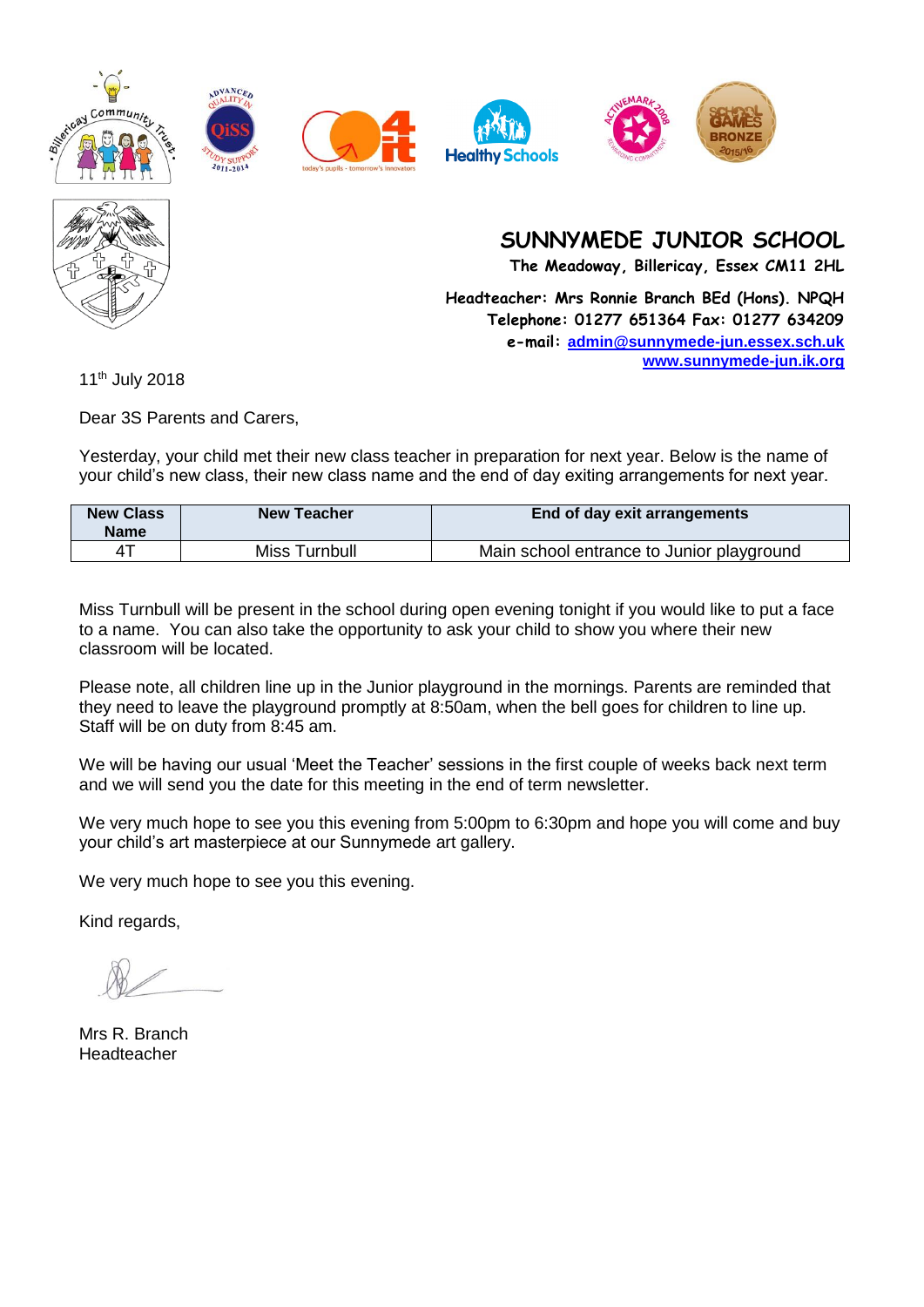









**The Meadoway, Billericay, Essex CM11 2HL**

**Headteacher: Mrs Ronnie Branch BEd (Hons). NPQH Telephone: 01277 651364 Fax: 01277 634209 e-mail: [admin@sunnymede-jun.essex.sch.uk](mailto:admin@sunnymede-jun.essex.sch.uk) [www.sunnymede-jun.ik.org](http://www.sunnymede-jun.ik.org/)**

11th July 2018

Dear 3A Parents and Carers,

Yesterday, your child met their new class teacher in preparation for next year. Below is the name of your child's new class, their new class name and the end of day exiting arrangements for next year.

| <b>New Class</b><br><b>Name</b> | <b>New Teacher</b>       | End of day exit arrangements              |
|---------------------------------|--------------------------|-------------------------------------------|
| 4HP                             | Mrs Hathaway and Mrs Pye | Main school entrance to Junior playground |

Mrs Pye and Mrs Hathaway will continue to job share as they have done this year. Mrs Hathaway will teach four days a week and Mrs Pye for one day a week.

Both teachers will be present in the school during open evening tonight if you would like to put a face to a name. You can also take the opportunity to ask your child to show you where their new classroom will be located.

Please note, all children line up in the Junior playground in the mornings. Parents are reminded that they need to leave the playground promptly at 8:50am, when the bell goes for children to line up. Staff will be on duty from 8:45 am.

We will be having our usual 'Meet the Teacher' sessions in the first couple of weeks back next term and we will send you the date for this meeting in the end of term newsletter

We very much hope to see you this evening from 5:00pm to 6:30pm and hope you will come and buy your child's art masterpiece at our Sunnymede art gallery.

Mrs R. Branch Headteacher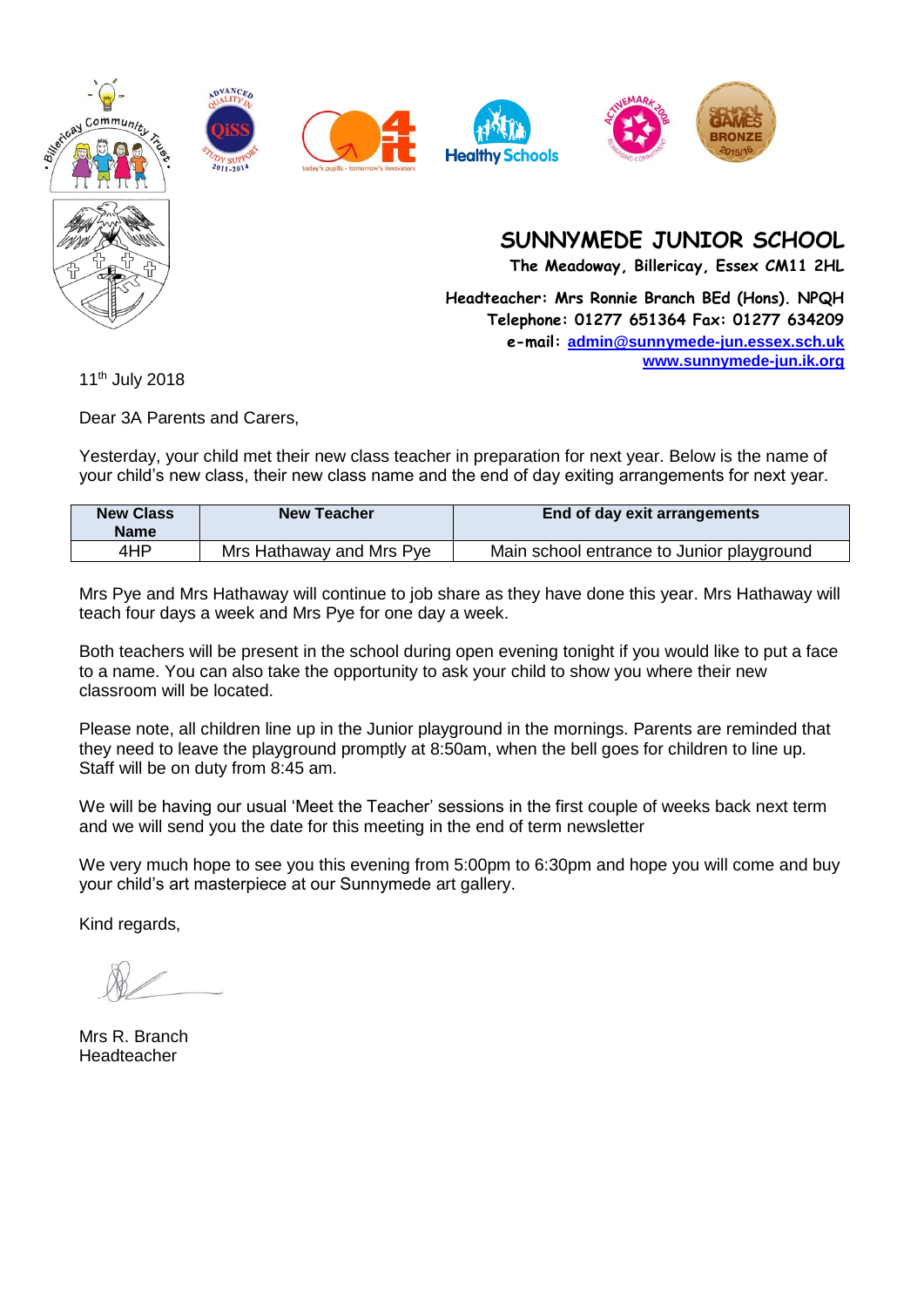



**The Meadoway, Billericay, Essex CM11 2HL**

**Headteacher: Mrs Ronnie Branch BEd (Hons). NPQH Telephone: 01277 651364 Fax: 01277 634209 e-mail: [admin@sunnymede-jun.essex.sch.uk](mailto:admin@sunnymede-jun.essex.sch.uk) [www.sunnymede-jun.ik.org](http://www.sunnymede-jun.ik.org/)**

11th July 2018

Dear 3H Parents and Carers,

Yesterday, your child met their new class teacher in preparation for next year. Below is the name of your child's new class, their new class name and the end of day exiting arrangements for next year.

| <b>New Class</b><br><b>Name</b> | <b>New Teacher</b>                          | End of day exit arrangements                                           |
|---------------------------------|---------------------------------------------|------------------------------------------------------------------------|
| 4F                              | Miss Hicks (Mrs Faulkner from<br>September) | Via classroom doors on to Infant playground<br>(by the community room) |

Miss Hicks will be present in the school from 6:00pm tonight if you would like to put a face to a name. You can also take the opportunity to ask your child to show you where their new classroom will be located.

Please note, all children line up in the Junior playground in the mornings. Parents are reminded that they need to leave the playground promptly at 8:50am, when the bell goes for children to line up. Staff will be on duty from 8:45 am.

We will be having our usual 'Meet the Teacher' sessions in the first couple of weeks back next term and we will send you the date for this meeting in the end of term newsletter.

We very much hope to see you this evening from 5:00pm to 6:30pm and hope you will come and buy your child's art masterpiece at our Sunnymede art gallery.

We very much hope to see you this evening.

Mrs R. Branch Headteacher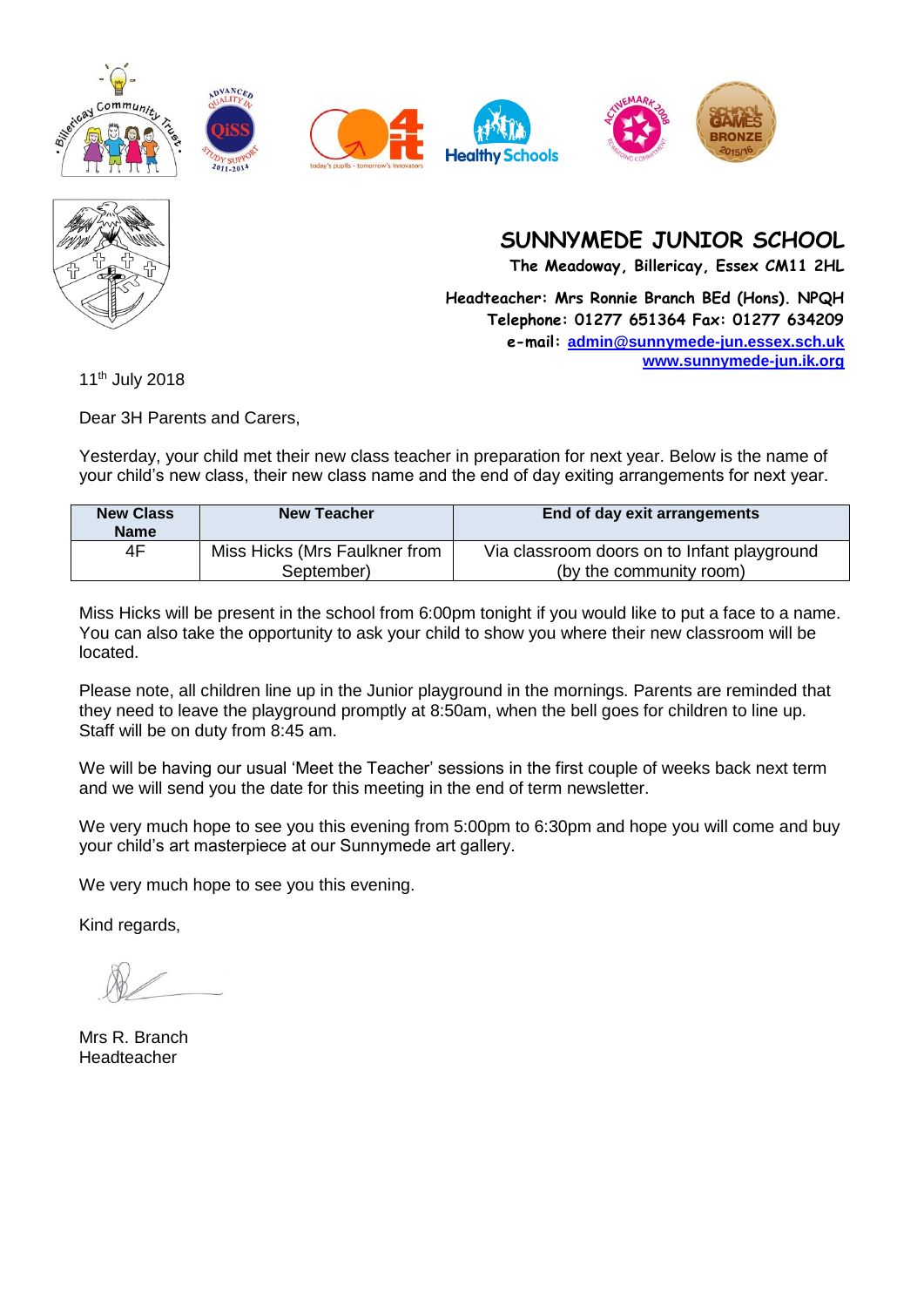











**The Meadoway, Billericay, Essex CM11 2HL**

**Headteacher: Mrs Ronnie Branch BEd (Hons). NPQH Telephone: 01277 651364 Fax: 01277 634209 e-mail: [admin@sunnymede-jun.essex.sch.uk](mailto:admin@sunnymede-jun.essex.sch.uk) [www.sunnymede-jun.ik.org](http://www.sunnymede-jun.ik.org/)**

11th July 2018

Dear 4HP Parents and Carers,

Yesterday, your child met their new class teacher in preparation for next year. Below is the name of your child's new class, their new class name and the end of day exiting arrangements for next year.

| <b>New Class</b><br><b>Name</b> | <b>New Teacher</b> | End of day exit arrangements                                       |
|---------------------------------|--------------------|--------------------------------------------------------------------|
| -5L                             | Miss Lee           | Via classroom doors on to Infant playground (near the<br>sculpture |

Miss Lee will be present in the school during open evening tonight if you would like to put a face to a name. You can also take the opportunity to ask your child to show you where their new classroom will be located.

Please note, all children line up in the Junior playground in the mornings. Parents are reminded that they need to leave the playground promptly at 8:50am, when the bell goes for children to line up. Staff will be on duty from 8:45 am.

We will be having our usual 'Meet the Teacher' sessions in the first couple of weeks back next term and we will send you the date for this meeting in the end of term newsletter

We very much hope to see you this evening from 5:00pm to 6:30pm and hope you will come and buy your child's art masterpiece at our Sunnymede art gallery.

We very much hope to see you this evening.

Mrs R. Branch Headteacher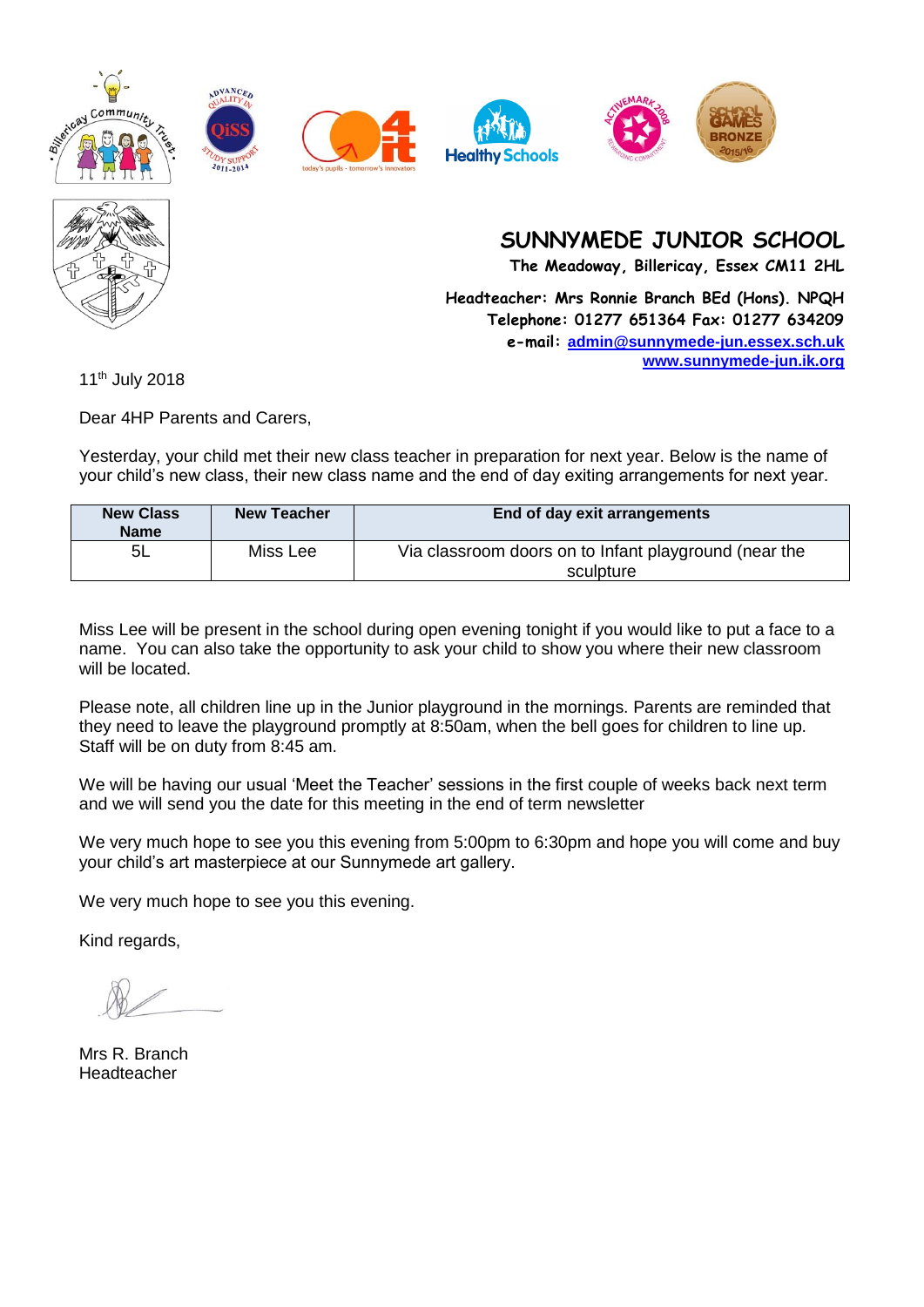











**The Meadoway, Billericay, Essex CM11 2HL**

**Headteacher: Mrs Ronnie Branch BEd (Hons). NPQH Telephone: 01277 651364 Fax: 01277 634209 e-mail: [admin@sunnymede-jun.essex.sch.uk](mailto:admin@sunnymede-jun.essex.sch.uk) [www.sunnymede-jun.ik.org](http://www.sunnymede-jun.ik.org/)**

11th July 2018

Dear 4T Parents and Carers,

Yesterday, your child met their new class teacher in preparation for next year. Below is the name of your child's new class, their new class name and the end of day exiting arrangements for next year.

| <b>New Class</b><br><b>Name</b> | <b>New Teacher</b> | <b>End of day exit arrangements</b>                          |
|---------------------------------|--------------------|--------------------------------------------------------------|
| 5S                              | Mrs Sykes          | Via classroom doors on to Infant playground (near the field) |

Mrs Sykes will be present in the school during open evening tonight if you would like to put a face to a name. You can also take the opportunity to ask your child to show you where their new classroom will be located.

Please note, all children line up in the Junior playground in the mornings. Parents are reminded that they need to leave the playground promptly at 8:50am, when the bell goes for children to line up. Staff will be on duty from 8:45 am.

We will be having our usual 'Meet the Teacher' sessions in the first couple of weeks back next term and we will send you the date for this meeting in the end of term newsletter

We very much hope to see you this evening from 5:00pm to 6:30pm and hope you will come and buy your child's art masterpiece at our Sunnymede art gallery.

We very much hope to see you this evening.

Mrs R. Branch Headteacher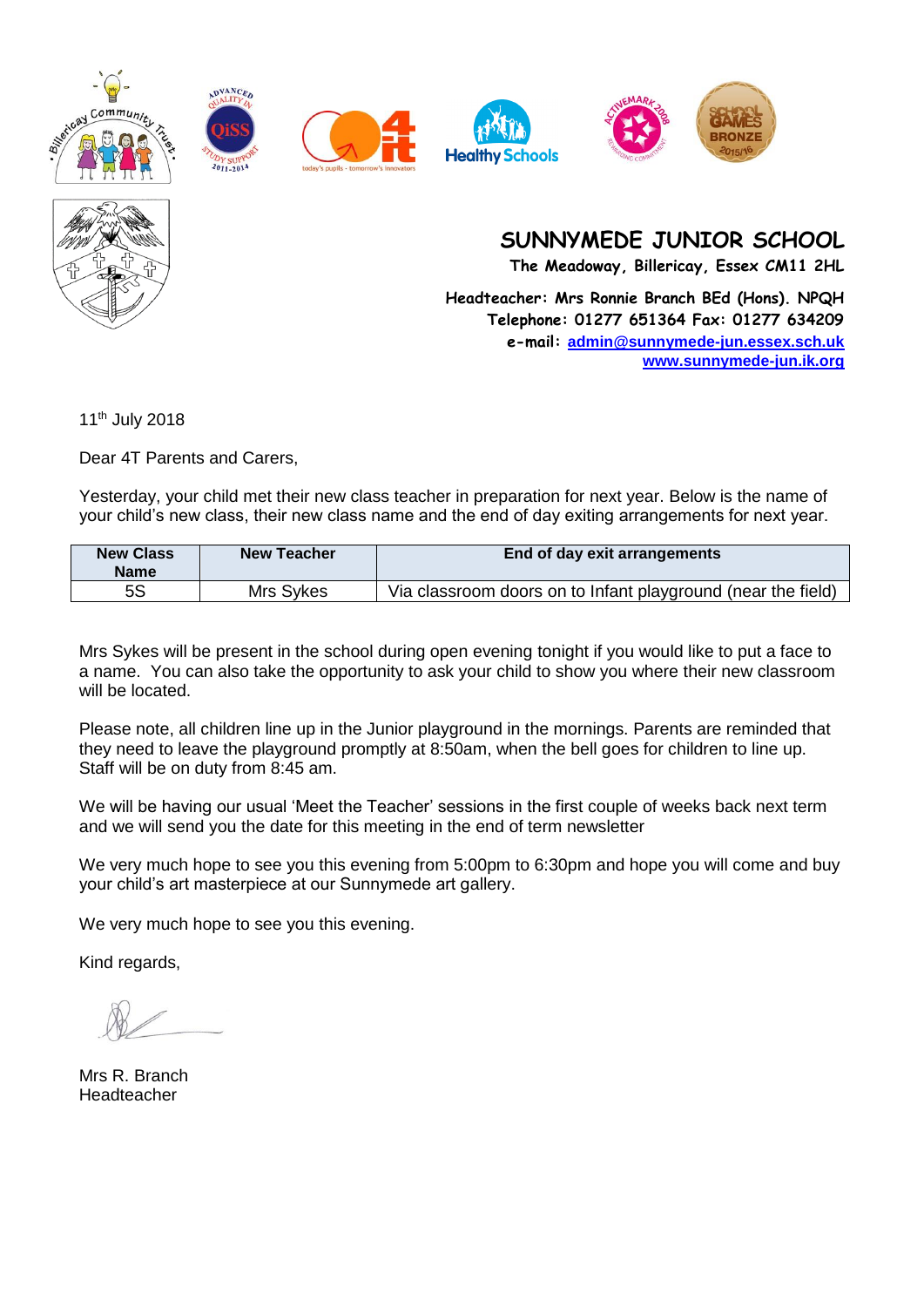











**The Meadoway, Billericay, Essex CM11 2HL**

**Headteacher: Mrs Ronnie Branch BEd (Hons). NPQH Telephone: 01277 651364 Fax: 01277 634209 e-mail: [admin@sunnymede-jun.essex.sch.uk](mailto:admin@sunnymede-jun.essex.sch.uk) [www.sunnymede-jun.ik.org](http://www.sunnymede-jun.ik.org/)**

11th July 2018

Dear 5H Parents and Carers,

Yesterday, your child met their new class teacher in preparation for next year. Below is the name of your child's new class, their new class name and the end of day exiting arrangements for next year.

| <b>New Class</b><br><b>Name</b> | <b>New Teacher</b> | <b>End of day exit arrangements</b>       |
|---------------------------------|--------------------|-------------------------------------------|
| 6M                              | Mrs Mussenden      | Main school entrance to Junior playground |

Mrs Mussenden will be present in the school during open evening tonight if you would like to put a face to a name. You can also take the opportunity to ask your child to show you where their new classroom will be located.

Please note, all children line up in the Junior playground in the mornings. Parents are reminded that they need to leave the playground promptly at 8:50am, when the bell goes for children to line up. Staff will be on duty from 8:45 am.

We will be having our usual 'Meet the Teacher' sessions in the first couple of weeks back next term and we will send you the date for this meeting in the end of term newsletter

We very much hope to see you this evening from 5:00pm to 6:30pm and hope you will come and buy your child's art masterpiece at our Sunnymede art gallery.

We very much hope to see you this evening.

Mrs R. Branch Headteacher